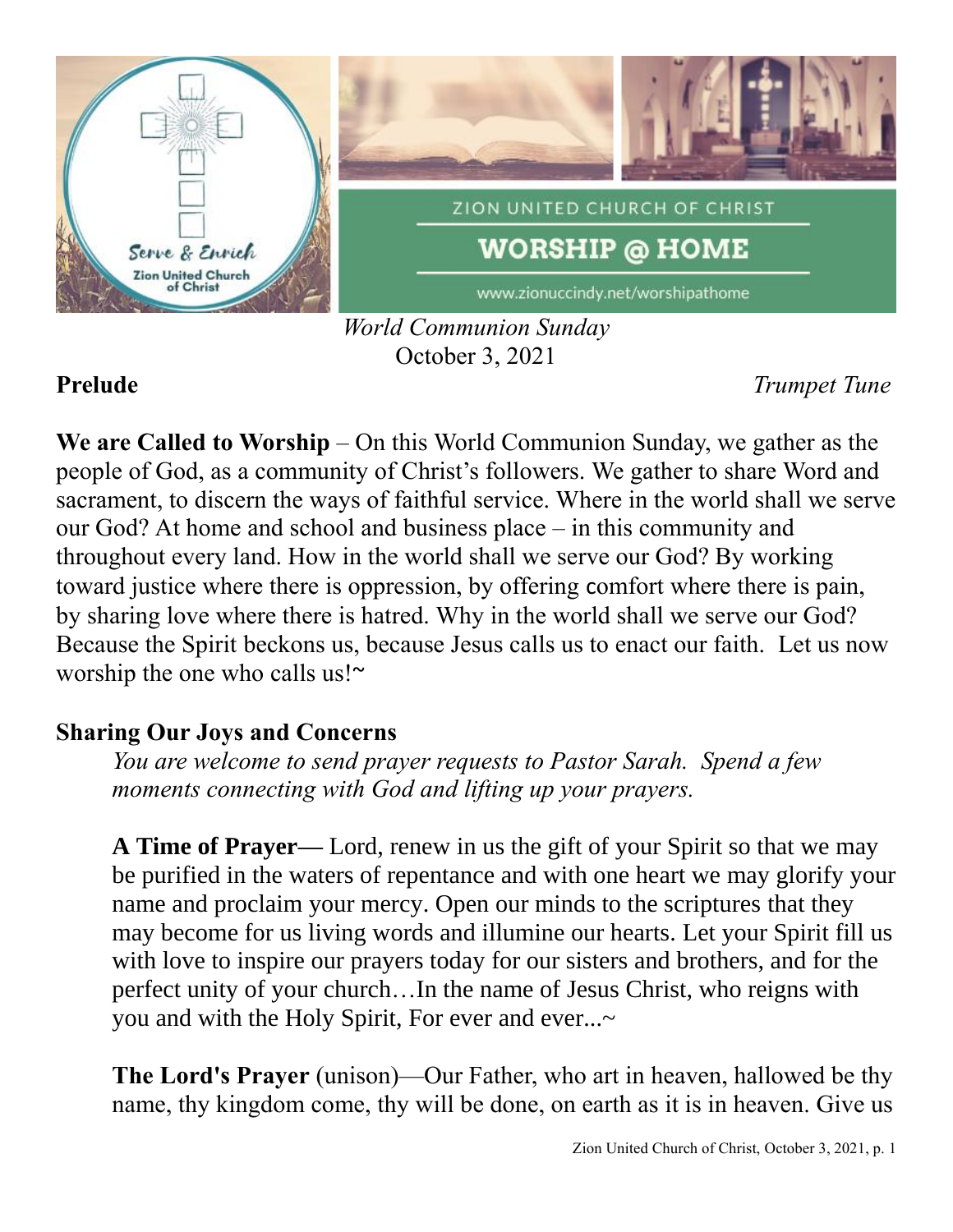this day our daily bread. And forgive us our debts, as we forgive our debtors. And lead us not into temptation, but deliver us from evil. For thine is the kingdom, and the power, and the glory, forever. Amen.

### **We Hear God's Word** *Luke24:13-35* (CEB)

 $13$  On that same day, two disciples were traveling to a village called Emmaus, about seven miles from Jerusalem. <sup>14</sup> They were talking to each other about everything that had happened. <sup>15</sup> While they were discussing these things, Jesus himself arrived and joined them on their journey. <sup>16</sup> They were prevented from recognizing him.

<sup>17</sup> He said to them, "What are you talking about as you walk along?" They stopped, their faces downcast.

<sup>18</sup> The one named Cleopas replied, "Are you the only visitor to Jerusalem who is unaware of the things that have taken place there over the last few days?"

<sup>19</sup> He said to them, "What things?"

They said to him, "The things about Jesus of Nazareth. Because of his powerful deeds and words, he was recognized by God and all the people as a prophet. <sup>20</sup> But our chief priests and our leaders handed him over to be sentenced to death, and they crucified him. <sup>21</sup> We had hoped he was the one who would redeem Israel. All these things happened three days ago.  $^{22}$  But there's more: Some women from our group have left us stunned. They went to the tomb early this morning <sup>23</sup> and didn't find his body. They came to us saying that they had even seen a vision of angels who told them he is alive.  $24$  Some of those who were with us went to the tomb and found things just as the women said. They didn't see him."

<sup>25</sup> Then Jesus said to them, "You foolish people! Your dull minds keep you from believing all that the prophets talked about. <sup>26</sup> Wasn't it necessary for the Christ to suffer these things and then enter into his glory?" <sup>27</sup> Then he interpreted for them the things written about himself in all the scriptures, starting with Moses and going through all the Prophets.

<sup>28</sup> When they came to Emmaus, he acted as if he was going on ahead. <sup>29</sup> But they urged him, saying, "Stay with us. It's nearly evening, and the day is almost over." So he went in to stay with them. <sup>30</sup> After he took his seat at the table with them, he took the bread, blessed and broke it, and gave it to them.  $31$  Their eyes were opened and they recognized him, but he disappeared from their sight. <sup>32</sup> They said to each other, "Weren't our hearts on fire when he spoke to us along the road and when he explained the scriptures for us?"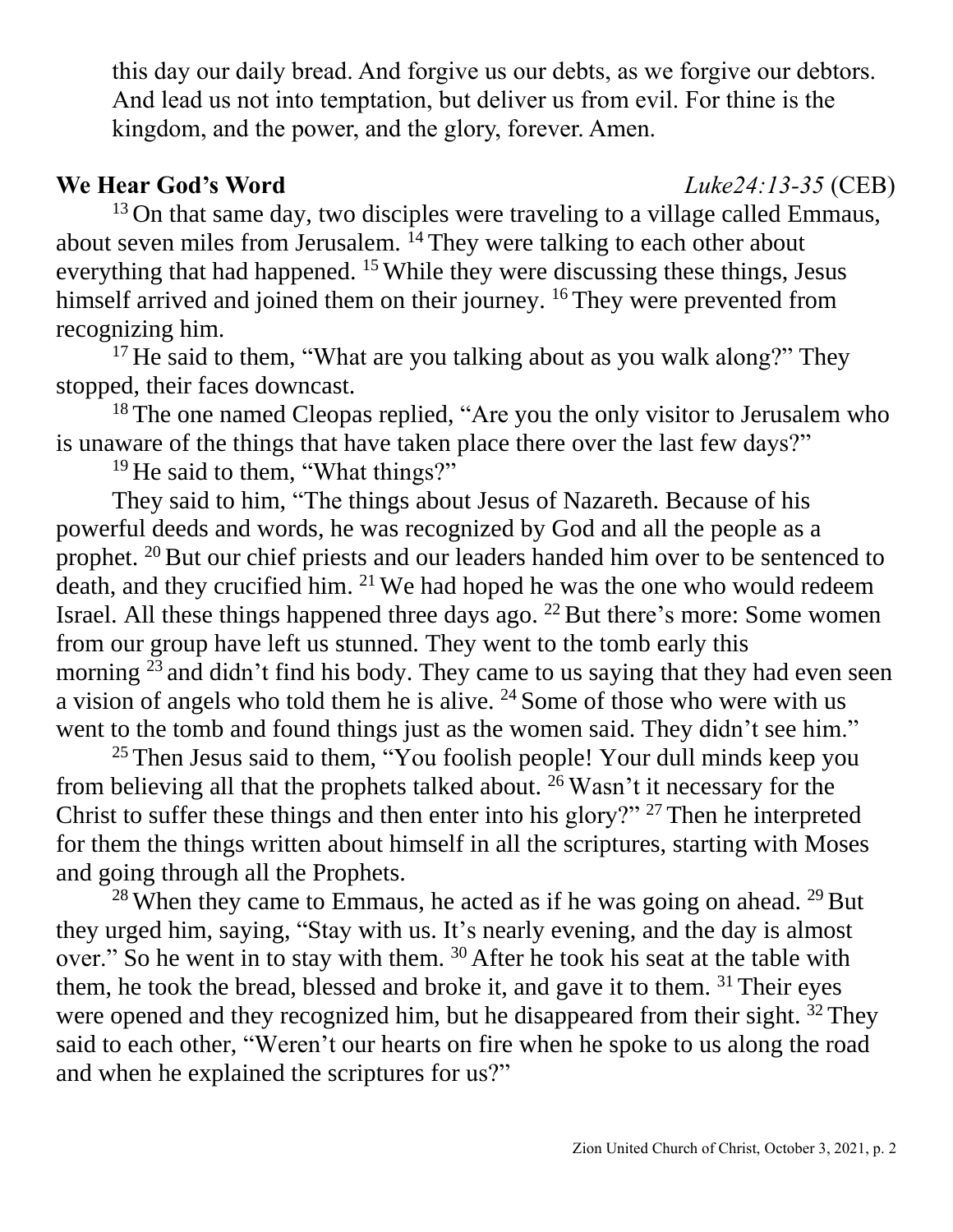<sup>33</sup> They got up right then and returned to Jerusalem. They found the eleven and their companions gathered together. <sup>34</sup> They were saying to each other, "The Lord really has risen! He appeared to Simon!" <sup>35</sup> Then the two disciples described what had happened along the road and how Jesus was made known to them as he broke the bread.

**Meditation** *World Communion Sunday*

*A special message from our friends and partners at the Inanda Seminary in South Africa. The video presentation can be found at [https://vimeo.com/458695181.](https://vimeo.com/458695181)*

## **We Gather at the Table**



**Set Your Place at the Table**—Communion was first celebrated in the homes of those in the early church. Friends and family would gather together to pray, singing songs, and break bread. We carry on that tradition today. Whatever you have on hand to celebrate communion will work just fine, because this ancient ritual is not about what we use for this meal or where we partake of it. Instead, it is about the act of remembrance. So, gather around the table, prepare your place, and remember that Christ is in our midst.

**Our Invitation—**With our siblings in Christ from all around this big, beautiful world, we gather this day because Christ has invited us to the table, to receive grace and mercy. We find our place at the table not because we must but because we may. Here, there is a place for you.

**The Words of Institution**—On the night when Jesus was to be betrayed, he gathered with his friends in that upper room to celebrate the Passover meal, a meal of remembrance of the liberation of God's people from slavery in Egypt, a journey that would lead them deep into the wilderness. After the meal was over, Jesus took the bread that was left, broke it, blessed it, and said, "Take and eat, this is my body broken for you." In the same way, he took the cup, the fruit of the vine, and pouring it out he said, "This is the cup of the new covenant, my blood shed for you and the forgiveness of sins. As often as you eat this bread and drink this cup, remember me." Today, we remember Christ's body broken for us and blood shed for us as bread is transformed into mercy and wine into compassion. As we prepare to receive this holy meal, let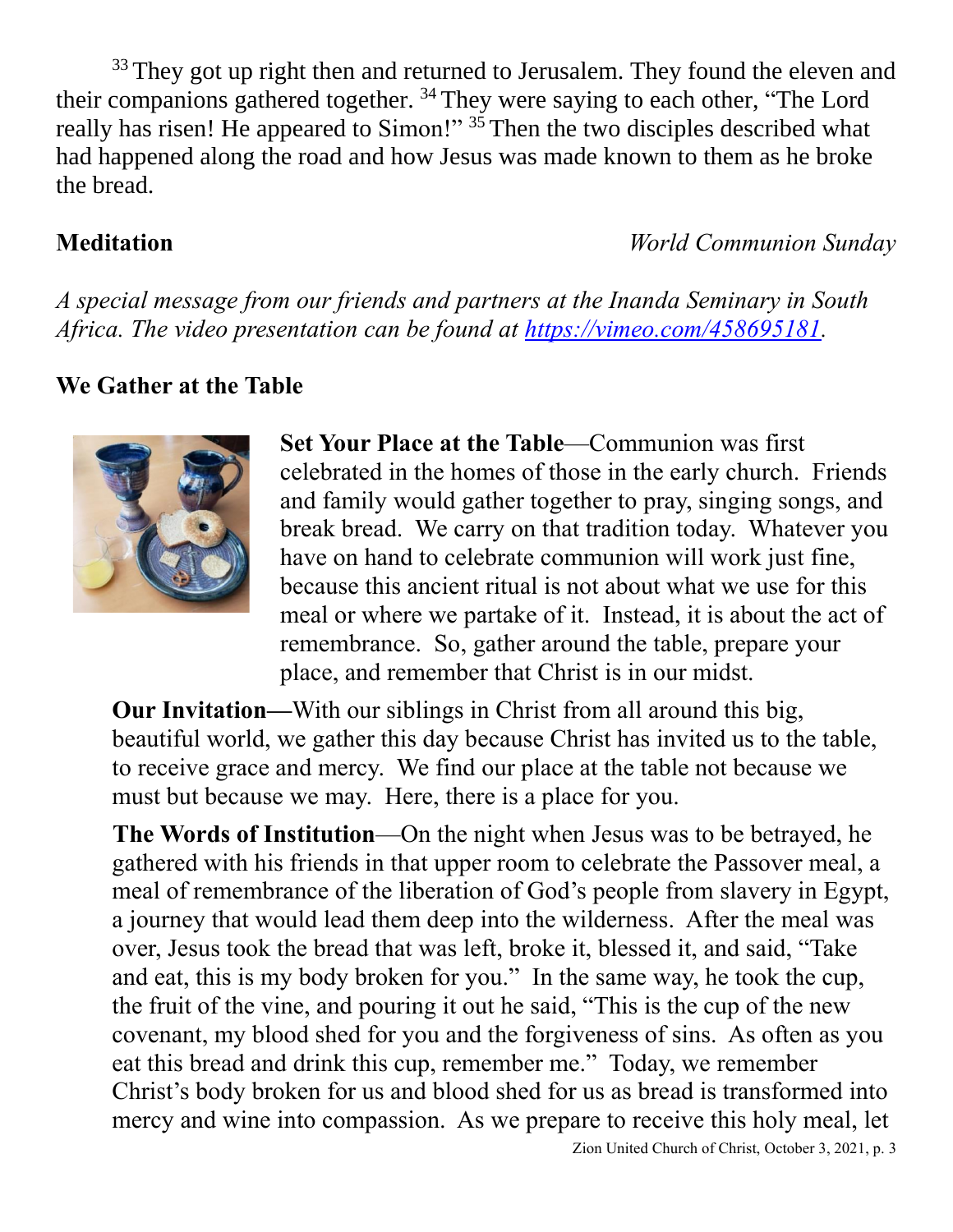us ready our hearts by confessing our sins to God. Let us pray.

**Our Confession** (from our partners in South Africa)— For our failure to feel the sufferings of others, and our tendency to live comfortably with injustice, God forgive us. For the self-righteousness which denies guilt, and the selfinterest which strangles compassion, God forgive us. For those who live their lives in careless unconcern, who cry 'Peace, peace' when there is no peace, we ask your mercy. For our failings in community, our lack of understanding, we ask your mercy. For the times when we are too eager to be better than others, when we are too rushed to care, when we are too tired to bother, when we don't really listen, when we are too quick to act from motives other than love, God forgive us. Amen.~

**Assurance of Grace** (from our partners in Bangladesh)**—** Know that God loves you. From the very beginning God's loving mercy has been poured out upon you. God loves you like a mother embracing us in her lap; like a father, God watches over you, guiding you each day. On behalf of the Son, Jesus Christ, our Savior, I assure you: you are forgiven, forgive others. You are restored, restore others. You are reconciled with God, be reconciled with others, in the name of the Creator, Redeemer, and Sustainer. Amen.~

**Blessing Our Meal**— Dear God we are grateful for the opportunity on this World Communion Sunday to be in relationship with our brothers and sisters around the world. As we each partake of the elements today, we are reminded of Christ's love poured out for everyone. We are reminded that we are all equal at the communion table. Give us opportunities as a community to pour out Christ's love into the world. $\sim$  We ask that you pour out your blessings into this bread and cup that by partaking we might receive your grace. Amen.

**We Share the Bread and the Cup**  $-$  As you eat the bread, remember, "This is the body of Christ broken for you." Take and eat. As you drink the cup, remember, "This is the blood of Christ shed for you and the forgiveness of sins." Take and drink.

**We Give Thanks**—Almighty God, we give you thanks for the gift of our Savior's presence in the simplicity and splendor of this holy meal. Unite us with all who are fed by Christ's body and blood that we may faithfully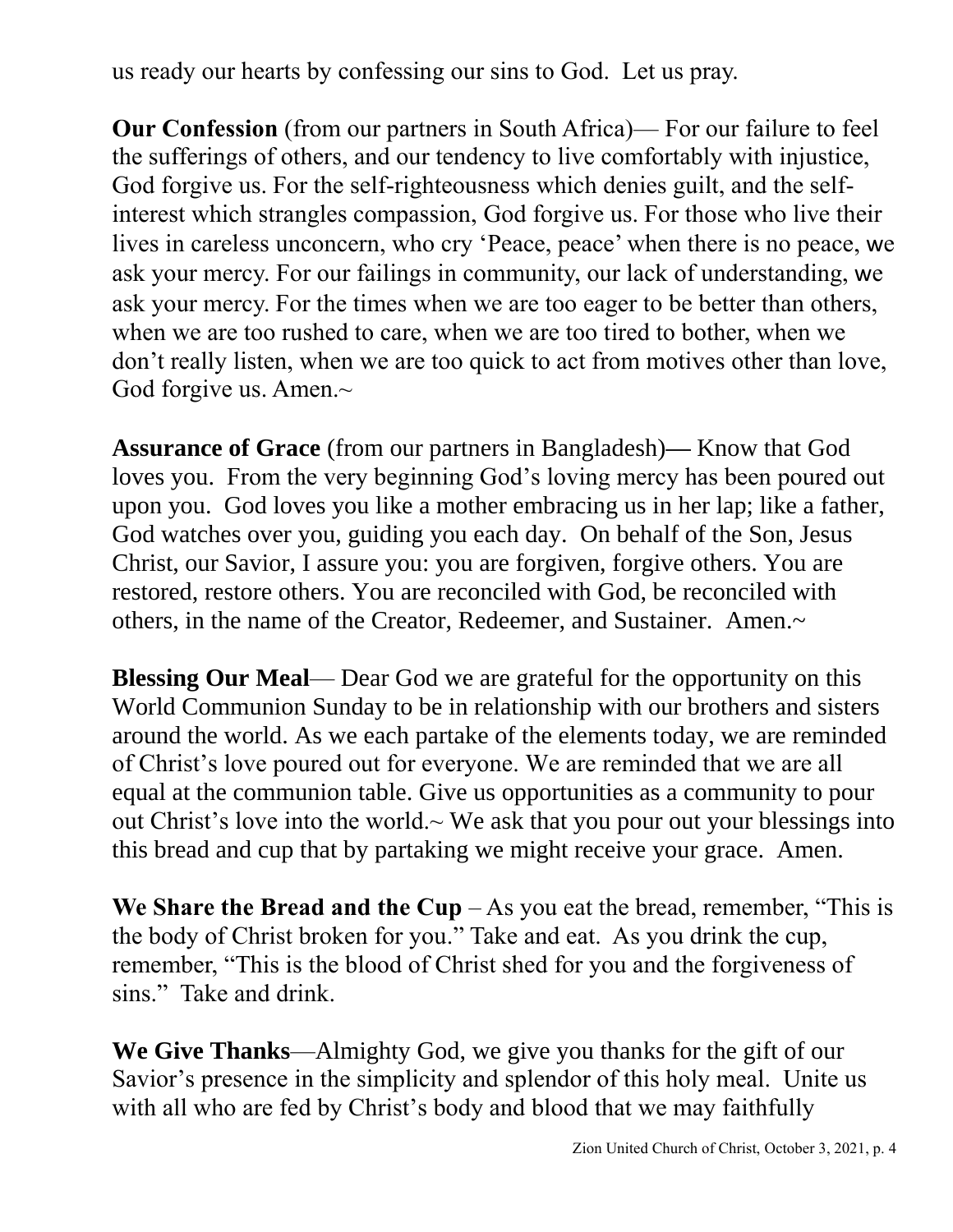proclaim the good news of your love and that your universal church may be a rainbow of hope in an uncertain world; through Jesus Christ our Redeemer. Amen.+

### **We Respond to God's Word with Our Giving**

**Invitation—**With thanksgiving in our hearts for the love and mercy we have found in Christ, let us bring our gifts to God.

**October Benevolence—Neighbors in Need (NIN) is a special mission** offering of the United Church of Christ that supports ministries of justice and compassion in the United States. In 2021, Neighbors in Need "Unfailing Love" offering is focused on supporting organizations and projects that are serving homeless and immigrant neighbors or communities. One-third of NIN funds support the **[Council for American Indian Ministry](http://www.ucc.org/faq_what_is_caim)** (CAIM). Two-thirds of this offering is used by the UCC's Justice and Witness Ministries (JWM) to provide funding grants to UCC churches and organizations leading justice initiatives, advocacy efforts, and direct service projects in their communities.

You can mail your offerings to our office or give online at www.zionuccindy.net/donate

# **Doxology**

**We Give Thanks**—God, with generous hearts we return a portion of what you have given us, trusting that you will use these gifts to fulfill your mission in this world. May these gifts bring blessing to our congregation, our neighbors, and our friends around the world, as we live out your call for us to serve and enrich the world. Amen.

**Hymn** *We Meet as Friends at Table*, #704 (v. 1 & 4)

**We Are Sent Forth with a Blessing** (from our partners in Mexico)**—***The congregation forms a circle large enough to include everyone. Each person either places their hand on the head of the person to their right or their right palm on the back of the left hand of the person to the right.*